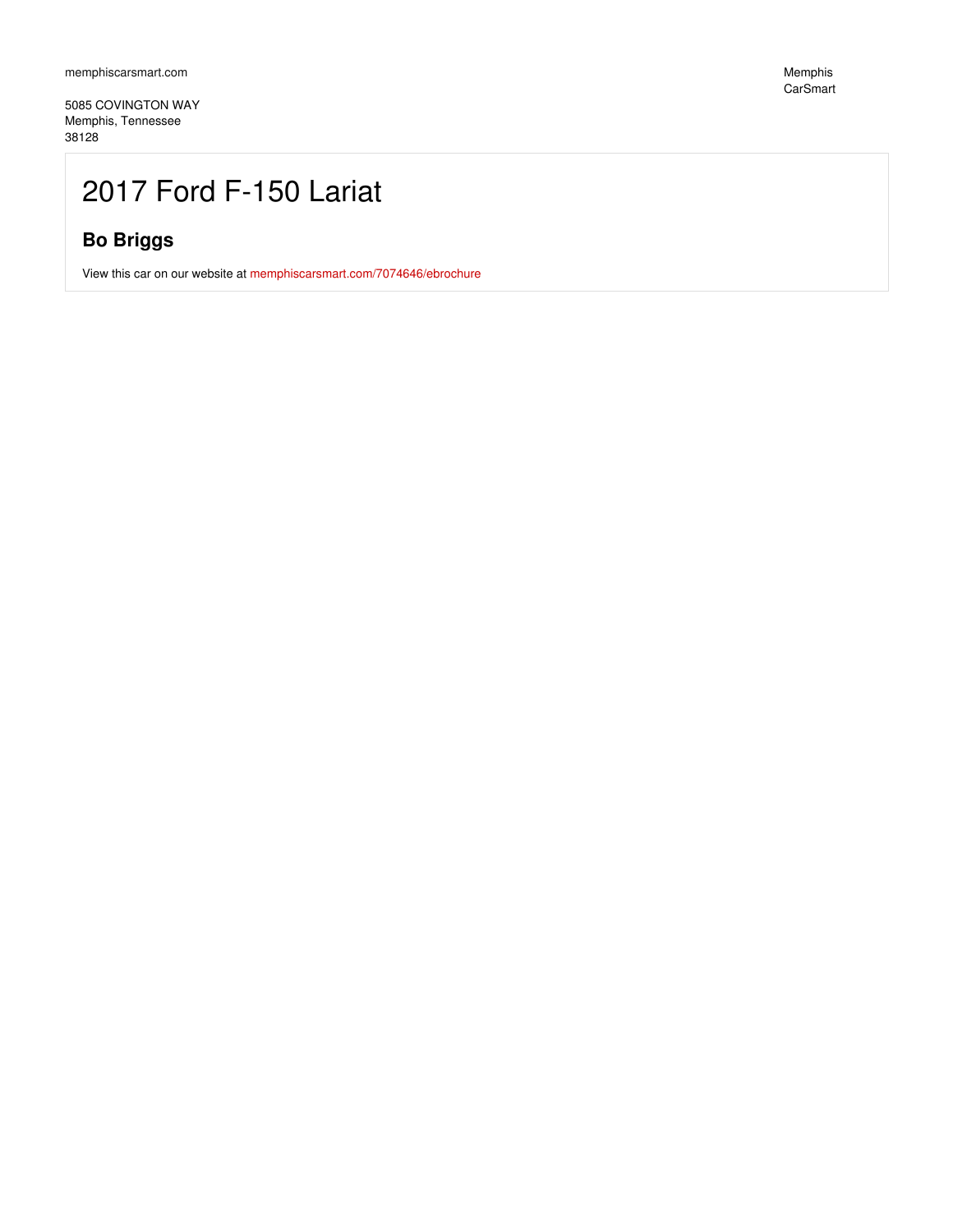



# Our Price **\$32,990**

### **Specifications:**

| Year:       | 2017                       |  |
|-------------|----------------------------|--|
| VIN:        | 1FTEW1EG0HKD66962          |  |
| Make:       | Ford                       |  |
| Model/Trim: | F-150 Lariat               |  |
| Condition:  | Pre-Owned                  |  |
| Body:       | Pickup Truck               |  |
| Exterior:   | Oxford White               |  |
| Engine:     | ENGINE: 3.5L V6 ECOBOOST   |  |
| Interior:   | Medium Light Camel Leather |  |
| Mileage:    | 111,831                    |  |
| Drivetrain: | 4 Wheel Drive              |  |
| Economy:    | City 16 / Highway 22       |  |

## PLEASE CALL MARSHA 901.605.1287 OR DEL RIOS 901.827.2951

2017 FORD F150 LARIAT 4X4 3.5L ECOBOOST, LEATHER INTERIOR, NAVIGATION, REAR BACK UP CAMERA, BLUE TOOTH TECH, HEATED AND COOLED SEATS, REAR TOW PACKAGE, HARD TOP TONNEAU COVER, MICHELIN TIRES. THIS IS A LIKE NEW TRADE FROM ORLANDO FLORIDA. NO RUST, NEVER OFF ROAD. SEE MORE PICTURES ANDA FREE CARFAX AT OUR **WEBSITE** MEMPHISCARSMART.COM. REMEMBER JESUS LOVES YOU, GO TO CHURCH.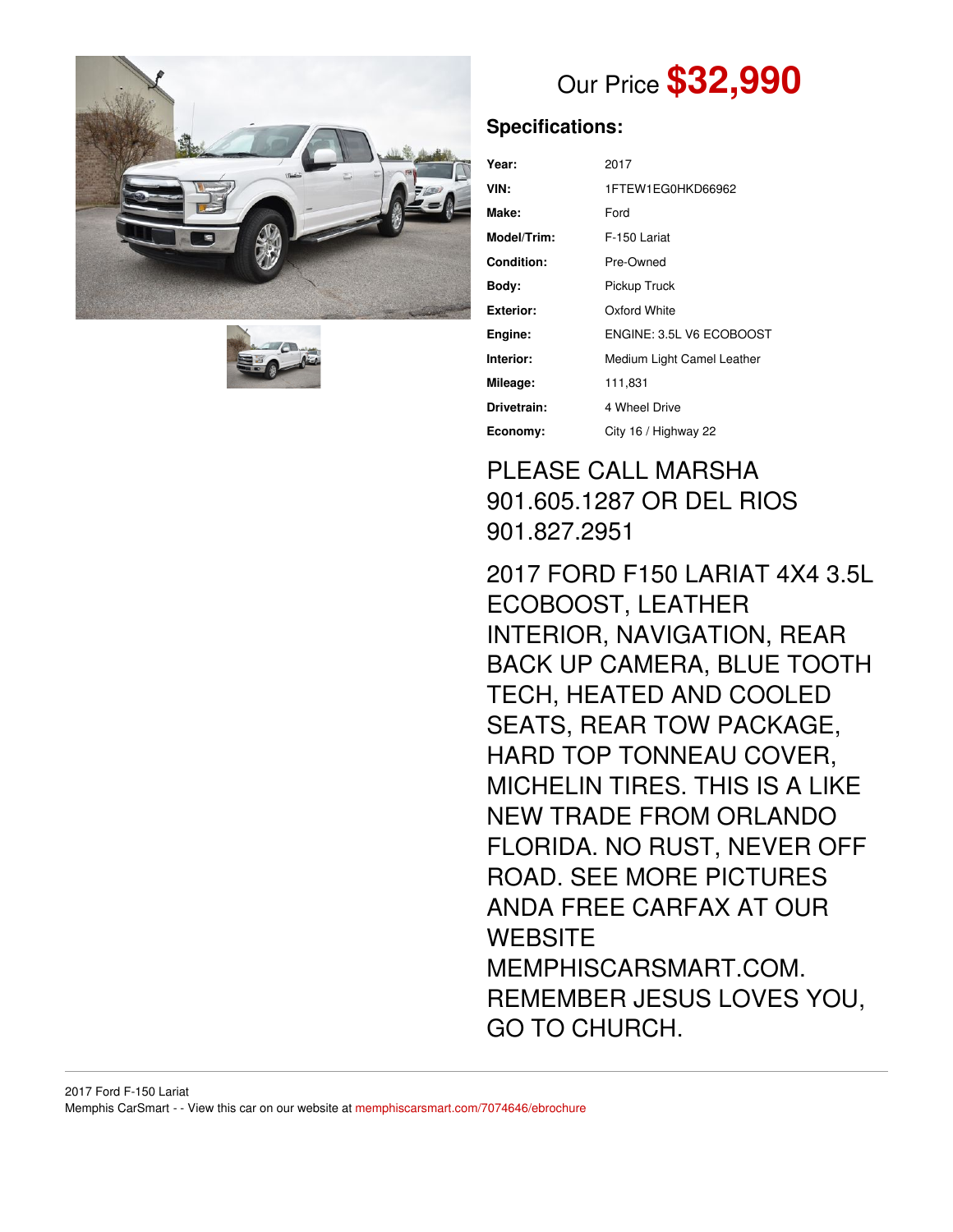

### 2017 Ford F-150 Lariat Memphis CarSmart - - View this car on our website at [memphiscarsmart.com/7074646/ebrochure](https://memphiscarsmart.com/vehicle/7074646/2017-ford-f-150-lariat-memphis-tennessee-38128/7074646/ebrochure)

### **Installed Options**

### **Interior**

- 2 Seatback Storage Pockets- 3 12V DC Power Outlets
- 60-40 Folding Split-Bench Front Facing Fold-Up Cushion Rear Seat Air Filtration
- Analog Appearance- Cruise Control w/Steering Wheel Controls
- Day-Night Auto-Dimming Rearview Mirror- Delayed Accessory Power
- Door Mirrors and Pedals
- Driver And Passenger Visor Vanity Mirrors w/Driver And Passenger Illumination
- Driver Seat- FOB Controls -inc: Cargo Access- Fade-To-Off Interior Lighting
- Front And Rear Map Lights- Front Center Armrest w/Storage and Rear Center Armrest
- Front Cupholder- Full Carpet Floor Covering -inc: Carpet Front And Rear Floor Mats
- Full Cloth Headliner
- Gauges -inc: Speedometer, Odometer, Voltmeter, Oil Pressure, Engine Coolant Temp, Tachometer, Inclinometer, Transmission Fluid Temp, Trip Odometer and Trip Computer
- Glove Box- HVAC -inc: Underseat Ducts
- Instrument Panel Bin, Dashboard Storage, Driver / Passenger And Rear Door Bins, 1st Row Underseat Storage and 2nd Row Underseat Storage
- Interior Trim -inc: Simulated Wood/Metal-Look Instrument Panel Insert, Cabback Insulator, Simulated Wood/Metal-Look Door Panel Insert and Chrome Interior Accents
- Keypad
- Leather-Trimmed 40/20/40 Front Seat -inc: 4-way adjustable driver/passenger headrests, heated/cooled 10-way power driver and passenger w/power lumbar and memory driver's seat
- Leather/Metal-Look Steering Wheel- Manual Adjustable Rear Head Restraints
- Manual Tilt/Telescoping Steering Column
- Mini Overhead Console w/Storage and 3 12V DC Power Outlets
- Mobile Hotspot Internet Access- Outside Temp Gauge- Passenger Seat
- Perimeter Alarm- Pickup Cargo Box Lights
- Power 1st Row Windows w/Driver And Passenger 1-Touch Up/Down
- Power Adjustable Pedals- Power Door Locks w/Autolock Feature- Power Rear Windows
- Proximity Key For Doors And Push Button Start Rear Cupholder

- Redundant Digital Speedometer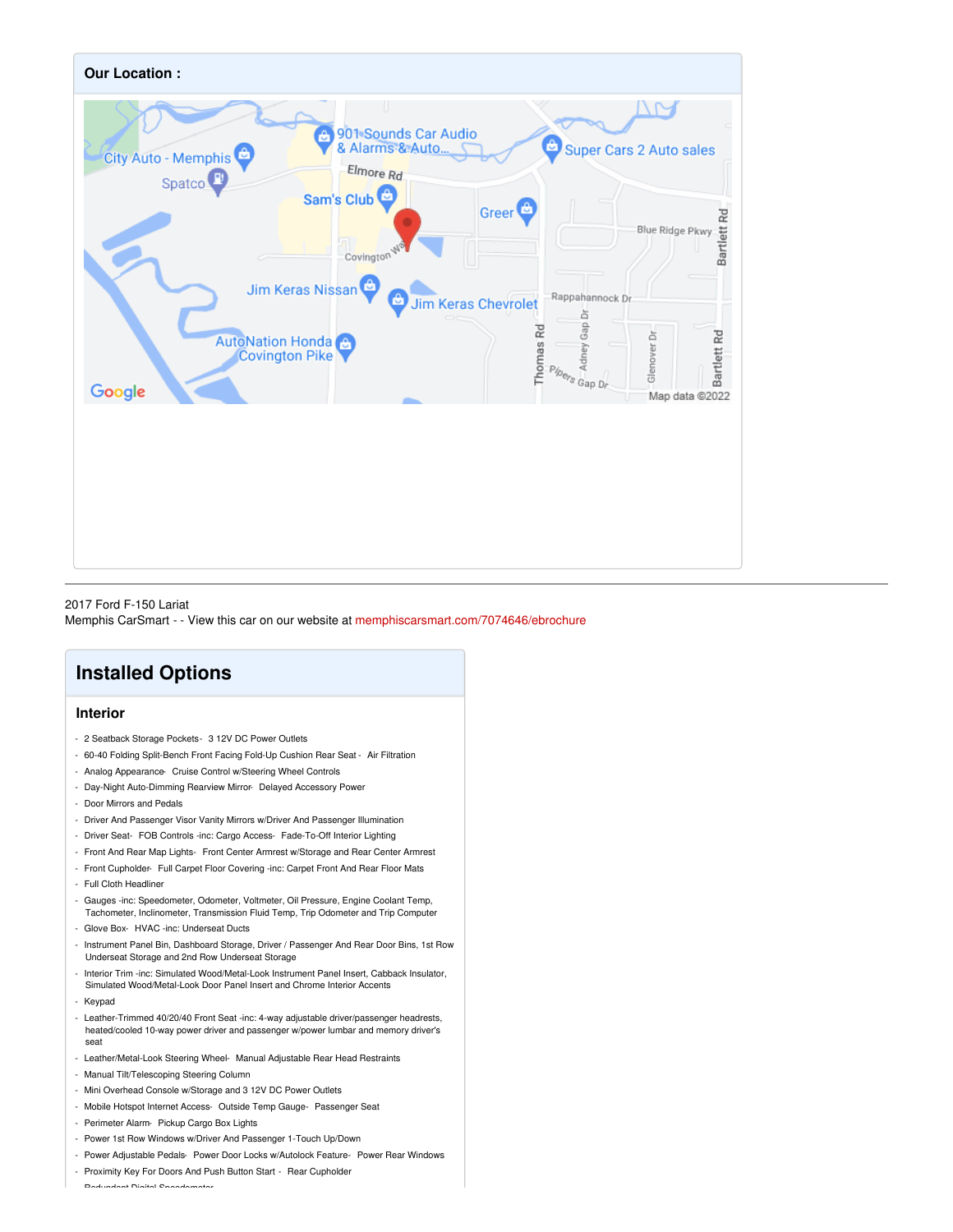- Heaunaant Digital Speedometer
- Remote Keyless Entry w/Integrated Key Transmitter, Illuminated Entry and Panic Button
- SYNC 3 -inc: enhanced voice recognition communications and entertainment system, 8" LCD capacitive touchscreen in center stack w/swipe capability, pinch-to-zoom capability included w/available voice-activated touchscreen navigation system, SYNC AppLink, 911 Assist, Apple CarPlay and Android Auto and 2 smart charging USB ports, Note: SYNC AppLink lets you control some of your favorite compatible mobile apps w/your voice, It is compatible w/select smartphone platforms, Commands may vary by phone and AppLink software
- Securilock Anti-Theft Ignition (pats) Engine Immobilizer- Systems Monitor- Trip Computer
- Urethane Gear Shifter Material
- Voice Activated Dual Zone Front Automatic Air Conditioning

#### **Exterior**

- Aluminum Panels
- Auto On/Off Aero-Composite Halogen Daytime Running Lights Preference Setting Headlamps w/Delay-Off
- Black Side Windows Trim- Body-Colored Door Handles
- Body-Colored Power Heated Side Mirrors w/Driver Auto Dimming, Convex Spotter, Power Folding and Turn Signal Indicator
- Body-Colored Wheel Well Trim- Cargo Lamp w/High Mount Stop Light
- Chrome Front Bumper w/Body-Colored Rub Strip/Fascia Accent and 2 Tow Hooks
- Chrome Grille- Chrome Rear Step Bumper- Clearcoat Paint- Deep Tinted Glass
- Front Fog Lamps- Full-Size Spare Tire Stored Underbody w/Crankdown
- Perimeter/Approach Lights- Power Rear Window w/Defroster- Regular Box Style
- Steel Spare Wheel- Tailgate Rear Cargo Access
- Tailgate/Rear Door Lock Included w/Power Door Locks Tires: P275/65R18 OWL A/S
- Variable Intermittent Wipers- Wheels: 18" Machined-Aluminum -inc: silver painted pockets

#### **Safety**

- 2 Seatback Storage Pockets- 3 12V DC Power Outlets
- 60-40 Folding Split-Bench Front Facing Fold-Up Cushion Rear Seat Air Filtration
- Analog Appearance- Cruise Control w/Steering Wheel Controls
- Day-Night Auto-Dimming Rearview Mirror- Delayed Accessory Power
- Door Mirrors and Pedals
- Driver And Passenger Visor Vanity Mirrors w/Driver And Passenger Illumination
- Driver Seat- FOB Controls -inc: Cargo Access- Fade-To-Off Interior Lighting
- Front And Rear Map Lights- Front Center Armrest w/Storage and Rear Center Armrest
- Front Cupholder- Full Carpet Floor Covering -inc: Carpet Front And Rear Floor Mats
- Full Cloth Headliner - Gauges -inc: Speedometer, Odometer, Voltmeter, Oil Pressure, Engine Coolant Temp,
- Tachometer, Inclinometer, Transmission Fluid Temp, Trip Odometer and Trip Computer
- Glove Box- HVAC -inc: Underseat Ducts
- Instrument Panel Bin, Dashboard Storage, Driver / Passenger And Rear Door Bins, 1st Row Underseat Storage and 2nd Row Underseat Storage
- Interior Trim -inc: Simulated Wood/Metal-Look Instrument Panel Insert, Cabback Insulator, Simulated Wood/Metal-Look Door Panel Insert and Chrome Interior Accents
- Keypad
- Leather-Trimmed 40/20/40 Front Seat -inc: 4-way adjustable driver/passenger headrests, heated/cooled 10-way power driver and passenger w/power lumbar and memory driver's seat
- Leather/Metal-Look Steering Wheel- Manual Adjustable Rear Head Restraints
- Manual Tilt/Telescoping Steering Column
- Mini Overhead Console w/Storage and 3 12V DC Power Outlets
- Mobile Hotspot Internet Access- Outside Temp Gauge- Passenger Seat
- Perimeter Alarm- Pickup Cargo Box Lights
- Power 1st Row Windows w/Driver And Passenger 1-Touch Up/Down
- Power Adjustable Pedals- Power Door Locks w/Autolock Feature- Power Rear Windows
- Proximity Key For Doors And Push Button Start Rear Cupholder
- Redundant Digital Speedometer
- Remote Keyless Entry w/Integrated Key Transmitter, Illuminated Entry and Panic Button
- SYNC 3 -inc: enhanced voice recognition communications and entertainment system, 8" LCD capacitive touchscreen in center stack w/swipe capability, pinch-to-zoom capability included w/available voice-activated touchscreen navigation system, SYNC AppLink, 911 Assist, Apple CarPlay and Android Auto and 2 smart charging USB ports, Note: SYNC AppLink lets you control some of your favorite compatible mobile apps w/your voice, It is compatible w/select smartphone platforms, Commands may vary by phone and AppLink software
- Securilock Anti-Theft Ignition (pats) Engine Immobilizer- Systems Monitor- Trip Computer - Urethane Gear Shifter Material
- Voice Activated Dual Zone Front Automatic Air Conditioning

#### **Mechanical**

- 1630# Maximum Payload- 200 Amp Alternator- 23 Gal. Fuel Tank- 3.55 Axle Ratio - 4-Wheel Disc Brakes w/4-Wheel ABS, Front And Rear Vented Discs, Brake Assist and Hill